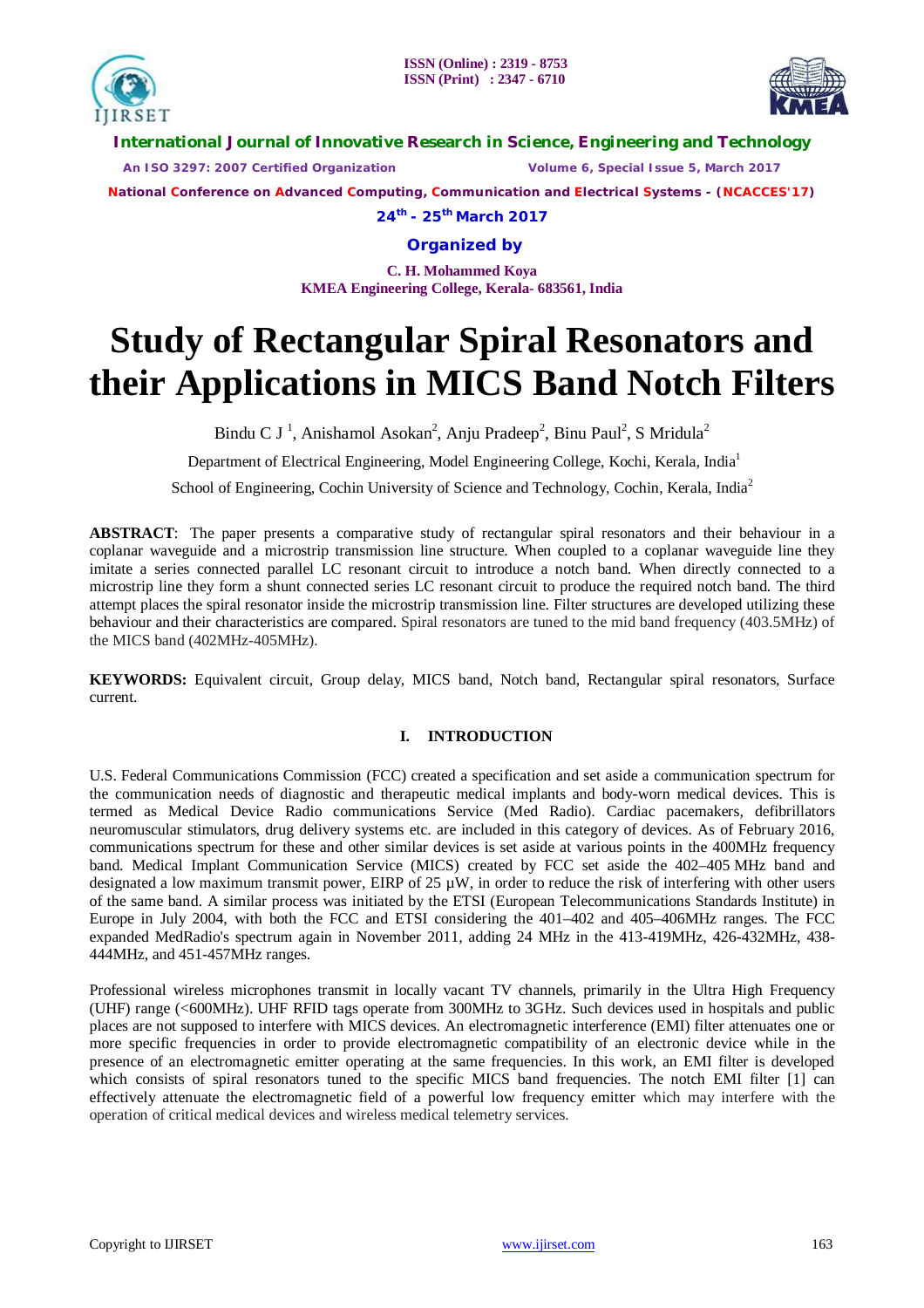### **Characteristics Of Rectangular Spiral Resonators**

Spiral inductors can be modeled as a parallel LC circuit. Coupling to the transmission line is determined by the way it is placed in the circuit. The inductance value is determined by the length of the spiral (which in turn depends on the number of turns) and capacitance determined by the gap between the turns.

# **Band Notch Filter with Spiral Resonator Coupled To CPW Transmission**

The filter consists of a coplanar waveguide transmission line [2-8], to which two spiral resonators are coupled to introduce the required notch band. The resonators are tuned to the mid frequency of the MICS band, 403MHz. Fig. 1(a) shows the layout of a filter with a single spiral resonator, capacitively coupled to the CPW transmission line. The response of the structure (Fig.1 (b)) shows a rejection in the specified band, but the rejection level is quite low (8dB). The flat group delay for the filter indicates distortion less transmission for all frequencies except at the notch frequency.



Fig. 1a Layout of the filter with One Spiral Resonator coupled to CPW transmission line Fig. 1b Simulated S parameters

In order to improve rejection at the notch band, one more resonator is added on the other side. The final layout of the filter with two resonators is shown in Fig. 2(a) along with the improved S parameters [Fig. 2(b)]. The overall filter dimension is 28mm x 32mm.



Fig. 2a Layout of the of the filter with two spiral resonators coupled to CPW transmission line Fig. 2b Simulated S parameters of the filter



#### **Simulation Studies**

The surface current of the structure at the resonant frequency (403.5 MHz), as shown in Fig. 3(a) follows a counter clockwise distribution in one resonator and clockwise distribution in second resonator revealing the role of the spiral resonators in introducing the notch. Surface current at passband frequency (500MHz) is also plotted and shown in Fig. 3(b). Here the current flows through the edges of the resonator arms in opposite directions nullifying their effect. Thus the resonator remains inactive at passband frequencies. Fig. 4 shows the optimetric study on length (l) of the spiral inductor. The notch frequency increases on reducing the length of spiral inductor.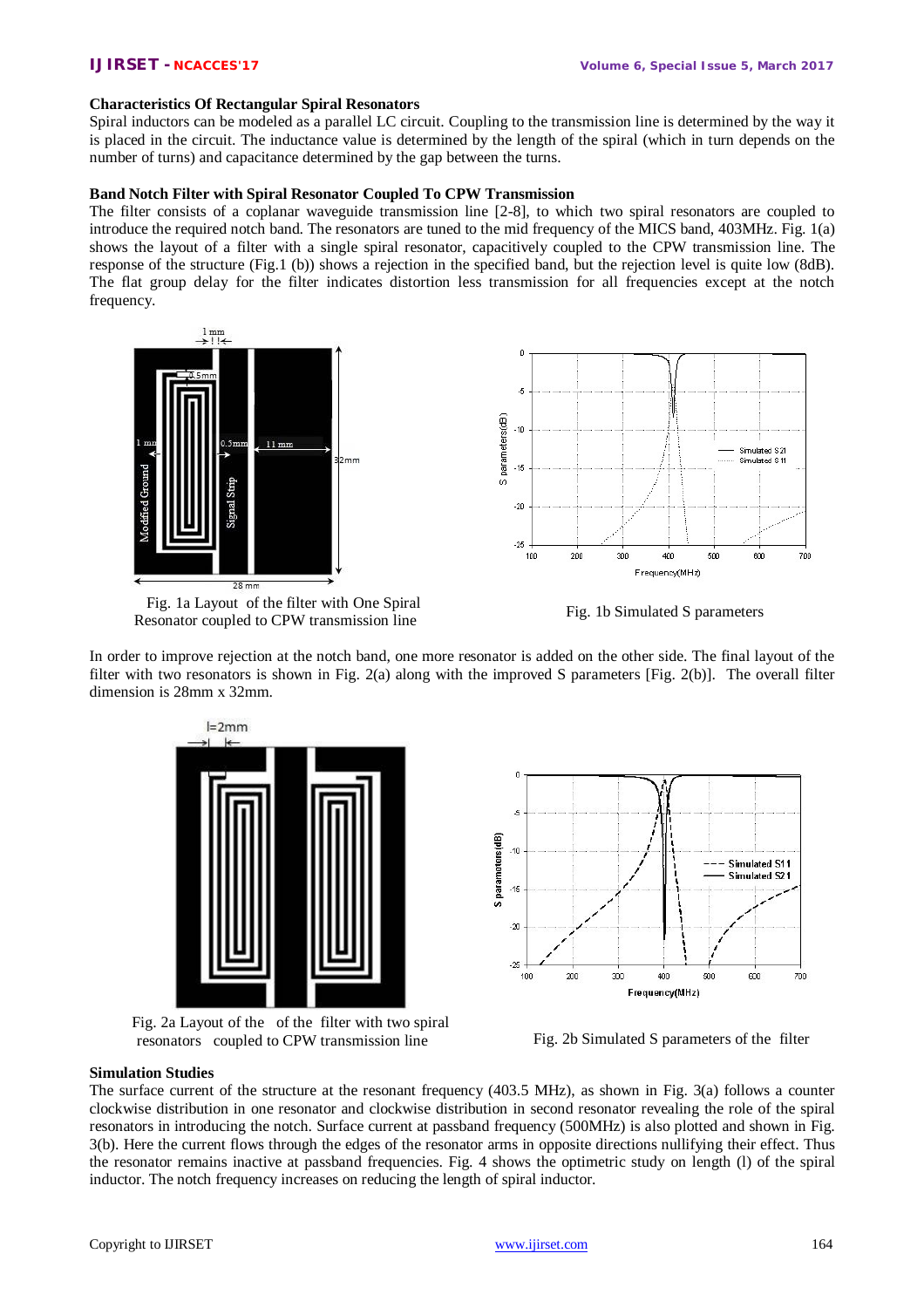

Fig. 3a Surface current vector at resonant frequency (403.5MHz)



Fig. 3b Surface current vector at a passband frequency (500MHz)



Fig. 4 Variation of notch frequency by changing the length(l) of the spiral inductor

The lumped element model extracted from  $S_{21}$  plot and its simulated  $S_{21}$  parameters are shown in Fig. 5(a-b).  $L_{sp}$  and  $C_{sp}$  represent the inductance and parasitic capacitance of spiral resonators; L<sub>c</sub> and  $C_{c}$  represent the coplanar waveguide transmission line and  $L_m$ ,  $C_p$  the mutual coupling of the spiral inductors to the coplanar line.



Fig. 5a. Lumped element model of the filter with two spiral resonators coupled to CPW transmission line



Fig. 5b. Comparison of Transmission Parameters of Circuit Model , CST Model and Prototype filter

# **Experimental Results**

The filter structure is implemented on FR4-epoxy substrate with a dielectric constant of 4.4, thickness 1.6 mm and loss tangent 0.02. The photograph of the fabricated prototype filter is shown in Fig 6. Measurements are taken using Rohde and Schwarz ZVB 8 VNA. Experimental results closely agree with simulated results as shown in Fig. 7(a-c). Small discrepancies in the result can be attributed to the inaccuracies in the fabrication process. Group delay in Fig. 7c is almost flat in the passband and variation is less than 0.15ns. This reveals the linear phase nature of the filter, making it suitable for communication applications. The abrupt change in group delay at the notch frequency is due to the influence of the resonators. Table 1 summarizes the simulated and measured characteristics of the proposed filter.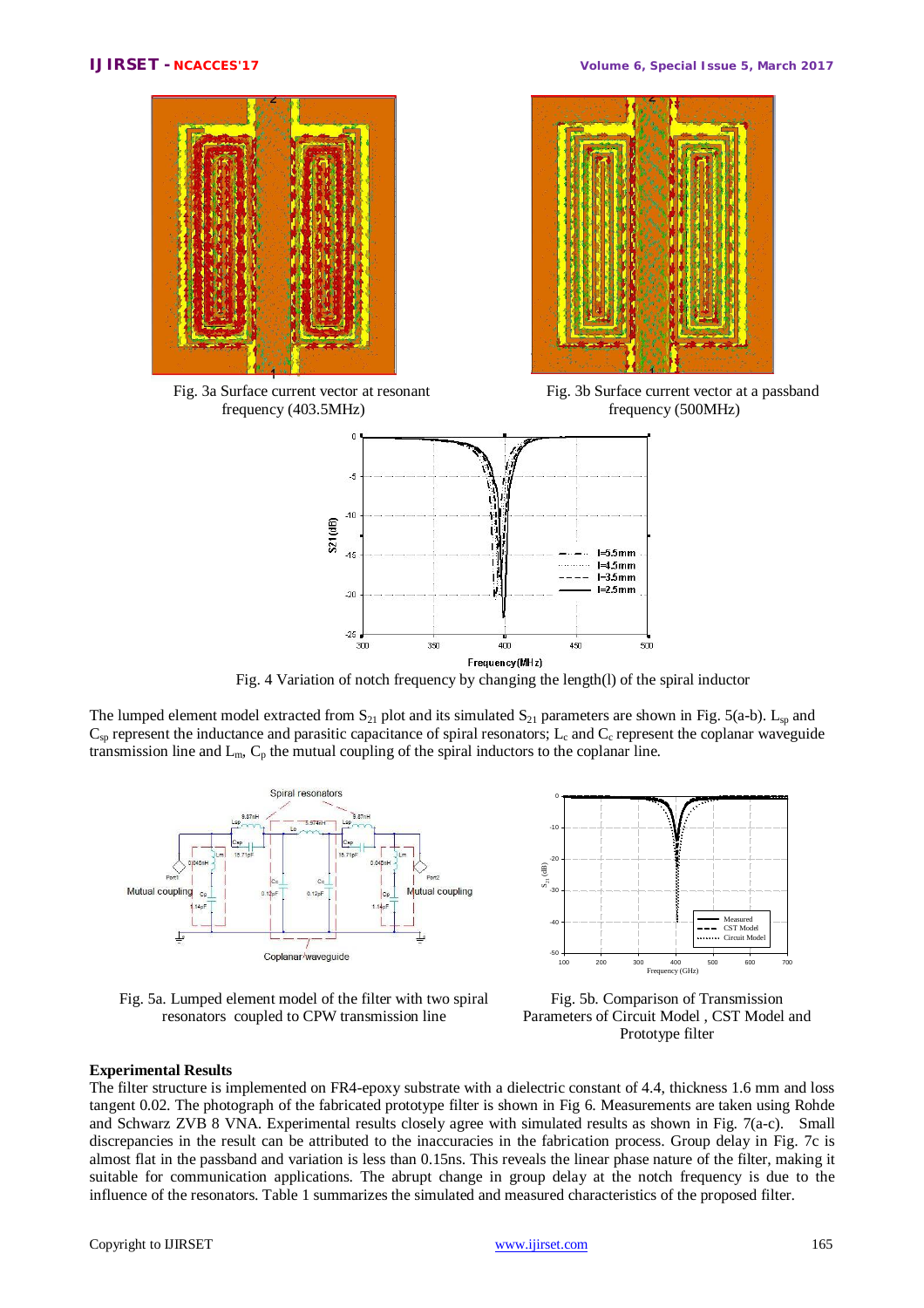1. 2.



Fig. 6. Prototype filter with two spiral resonators coupled to CPW transmission line



Fig 7 Measured & simulated results of the filter with two spiral resonators coupled to CPW transmission line

| I avie I refluimance of the hotel filter with spiral inductors coupled to Cr W filte |                               |                  |  |  |
|--------------------------------------------------------------------------------------|-------------------------------|------------------|--|--|
| Parameter                                                                            | Simulation                    | Experiment       |  |  |
| Resonant frequency                                                                   | 403.5MHz                      | 400 MHz          |  |  |
| Notch band                                                                           | 390MHz to 423MHz              | 370MHz to 423MHz |  |  |
| Notch depth                                                                          | 22dB (8dB with one resonator) | 12dB             |  |  |

Table 1 Performance of the notch filter with spiral inductors coupled to CPW line

# **Band Notch Filter with Spiral Resonator Stub on Microstrip Transmission Line**

The filter consists of single stub in the form of spiral resonator on a microstrip transmission line for introducing the required notch band. The resonator is tuned to the mid frequency of the MICS band, 403.5MHz. The layout of the filter is shown in Fig. 8(a) along with the S parameters (Fig. 8(b)).

The flat group delay for the filter indicates distortion less transmission for all frequencies except at the notch frequency. The notch band is from 378MHz to 423MHz with a notch depth of 16.27dB. The size of the filter structure is 15mm x 15.74mm.



Fig 8a Layout of Filter with Spiral Resonator on Microstrip Transmission line



Fig 8b Simulated S parameters of Filter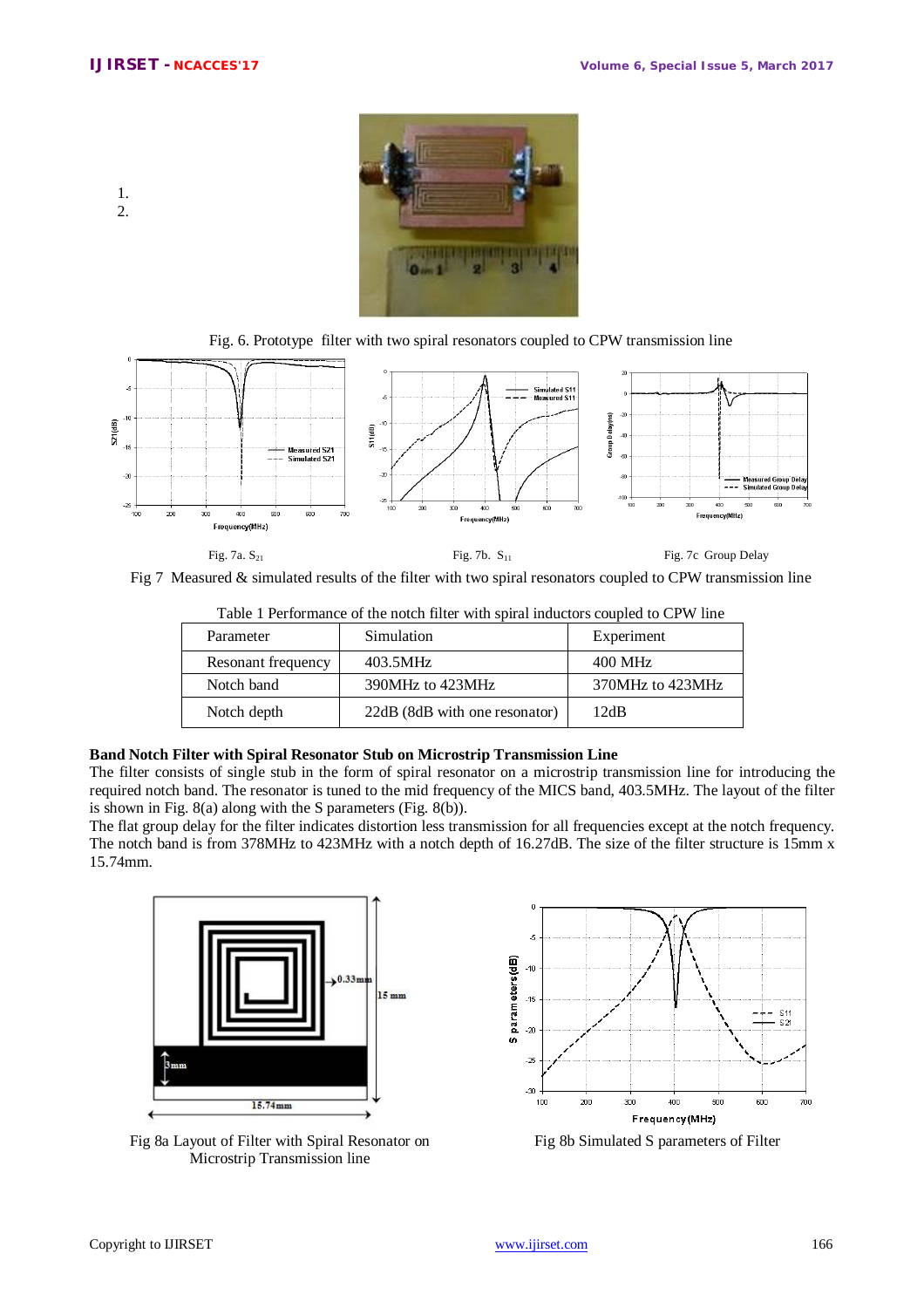### **Simulation Studies**

The surface current of the structure at the resonant frequency is shown in Fig. 9(a). It shows that the spiral resonator is excited at the resonant frequency. Surface current at passband frequency (500MHz) plotted in Fig. 9(b) shows a good coupling between port1 and port2 at passband frequency.



Fig 9(a) The surface current distribution of the filter with Spiral Resonator on Microstrip Transmission at the resonant frequency (403MHz) (b) Surface current at passband frequency (500MHz)

The lumped element model extracted from  $S_{21}$  plot and its simulated  $S_{21}$  parameters are shown in Fig. 10(a-b).  $L_{sp}$  and  $C_{sp}$  represent the inductance and capacitance of the spiral resonator stub.  $C_1$  is the coupling capacitance to the transmission line and distributed shunt capacitance shown as  $C_{\rm sh}$ .



Fig.10 (a) Lumped element model of the filter with spiral resonator stuband (b) Comparison of Transmission Parameters of Circuit Model , CST Model and Prototype filter

### **Experimental Results**

The filter structure is implemented on FR4-epoxy substrate with a dielectric constant of 4.4, thickness 1.6 mm and loss tangent 0.02. The photograph of the fabricated prototype filter is shown in Fig. 11. Measurements are taken using Rohde & Schwarz ZVB 8 VNA. Experimental results closely agree with simulated results as shown in Fig. 12(a-c). The notch band is from 377.34MHz to 429.64MHz with a notch depth of 16.2dB. Table 2 summarizes the simulated and measured characteristics of the proposed filter.



Fig 11. Photograph of Fabricated filter with Spiral Resonator Stub on Microstrip Transmission line.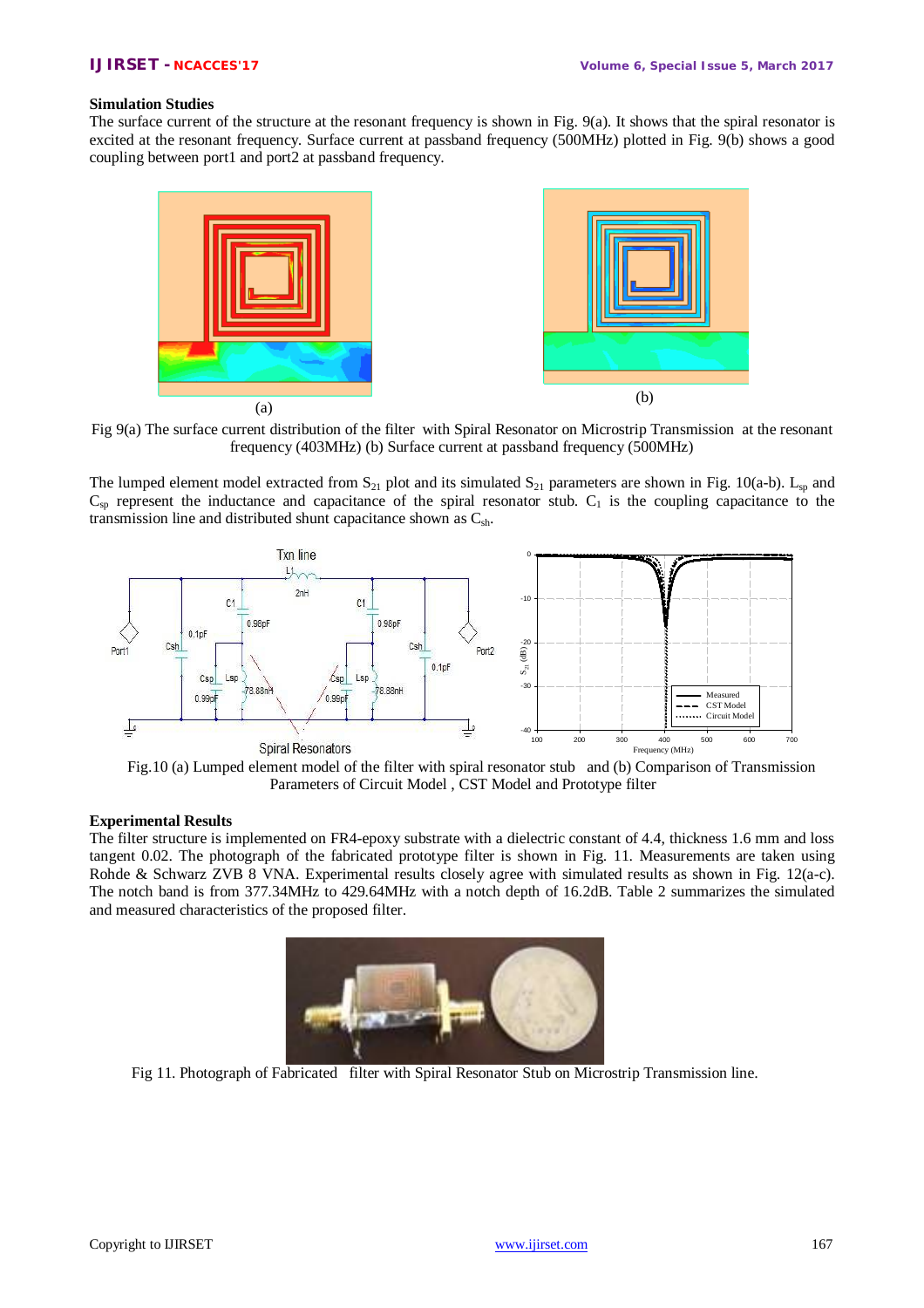

Fig. 12 Measured &Measured& Simulated results of the proposed filter with spiral resonator stub (a)  $S_{21}$  (b)  $S_{11}$ (c) Group Delay

| Parameter          | Simulation       | Experiment             |  |
|--------------------|------------------|------------------------|--|
| Resonant frequency | 403.5MHz         | 403.5MHz               |  |
| Notch band         | 378MHz to 423MHz | 377.34MHz to 429.64MHz |  |
| Notch depth        | 16.27dB          | 16.2dB                 |  |

Table 2 Performance of the notch filter with spiral resonator stub on microstrip line

### **Band Notch Filter with Spiral Resonator Embedded In Microstrip Transmission Line**

The filter consists of a compact microstrip based spiral resonator embedded into a Microstrip Transmission line. The resonator is tuned to the mid frequency of the MICS band, 403.5MHz. The layout of the filter is shown in Fig. 13(a) along with the S parameters (Fig. 13(b)). The notch band is from 388MHz to 418MHz with a notch depth of 14.58dB. The size of the filter structure is 22mm x 9mm.



Fig 13(a) Layout of filter with Spiral Resonator embedded in Microstrip Transmission line Fig 13(b) Simulated S parameters of filter



### **Simulation Studies**

The surface current of the structure at the resonant frequency is shown in Fig. 14(a). It shows that the spiral resonator is excited at the resonant frequency. Surface current at passband frequency (500MHz) plotted in Fig. 14(b) shows good coupling between port1 and port2 at passband frequency.

The lumped element model extracted from  $S_{21}$  plot and its simulated  $S_{21}$  parameters are shown in Fig. 15(a-b).  $L_{sp}$  and  $C_{sp}$  represent the inductance and capacitance of the spiral resonator stub.  $L_1$  is the inductance of the transmission line and distributed shunt capacitance shown as  $C_{sh}$ .



Fig 14(a) The surface current distribution of the structure at the resonant frequency (403MHz) (b) Surface current at passband frequency (500MHz)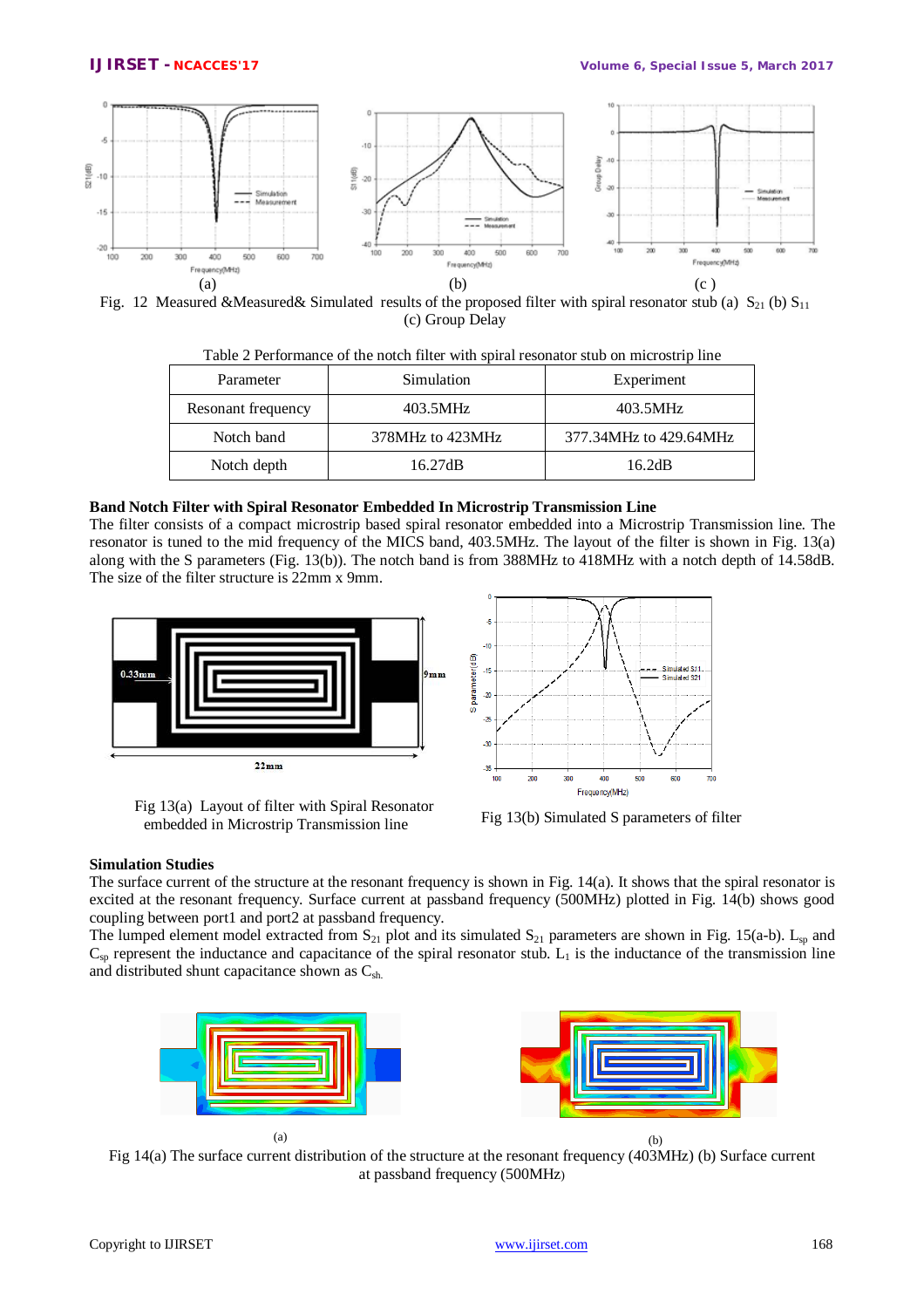

Fig.15 (a) Lumped element model of the filter with spiral resonator embedded in transmission line (b) Comparison of Transmission Parameters of Circuit Model , CST Model and Prototype filter

#### **Experimental Results**

The filter structure is implemented on FR4-epoxy substrate with a dielectric constant of 4.4, thickness 1.6 mm and loss tangent 0.02. The photograph of the fabricated prototype filter is shown in Fig. 16.



Fig 16. Photograph of Fabricated filter with Spiral Resonator embedded in Microstrip Transmission line.

Measurements are taken using Rohde & Schwarz ZVB 8 VNA. Experimental results closely agree with simulated results as shown in Fig. 17(a-c). The notch band is from 377.34MHz to 429.64MHz with a notch depth of 12.58dB. Table 3 summarizes the simulated and measured characteristics of the proposed filter.

| Parameter          | Simulation       | Experiment         |
|--------------------|------------------|--------------------|
| Resonant frequency | 403.5MHz         | 403.5MHz           |
| Notch band         | 378MHz to 423MHz | 368 MHz to 434 MHz |
| Notch depth        | 16.27dB          | 12.95dB            |

Table 3 Performance of the filter with spiral resonator embedded in microstrip line



Fig. 17 Measured & Simulated Characteristics of proposed filter (a)  $S_{21}$  (b)  $S_{11}$  (c) Group Delay

# **II.CONCLUSION**

The paper presents the different methods of coupling spiral resonators in both coplanar and microstrip transmission lines to produce a notch band. Table 4 shows the comparative study of parameters of the proposed filters. Amount of coupling offered varies in the three implementations as revealed by the transmission characteristics of the three filters